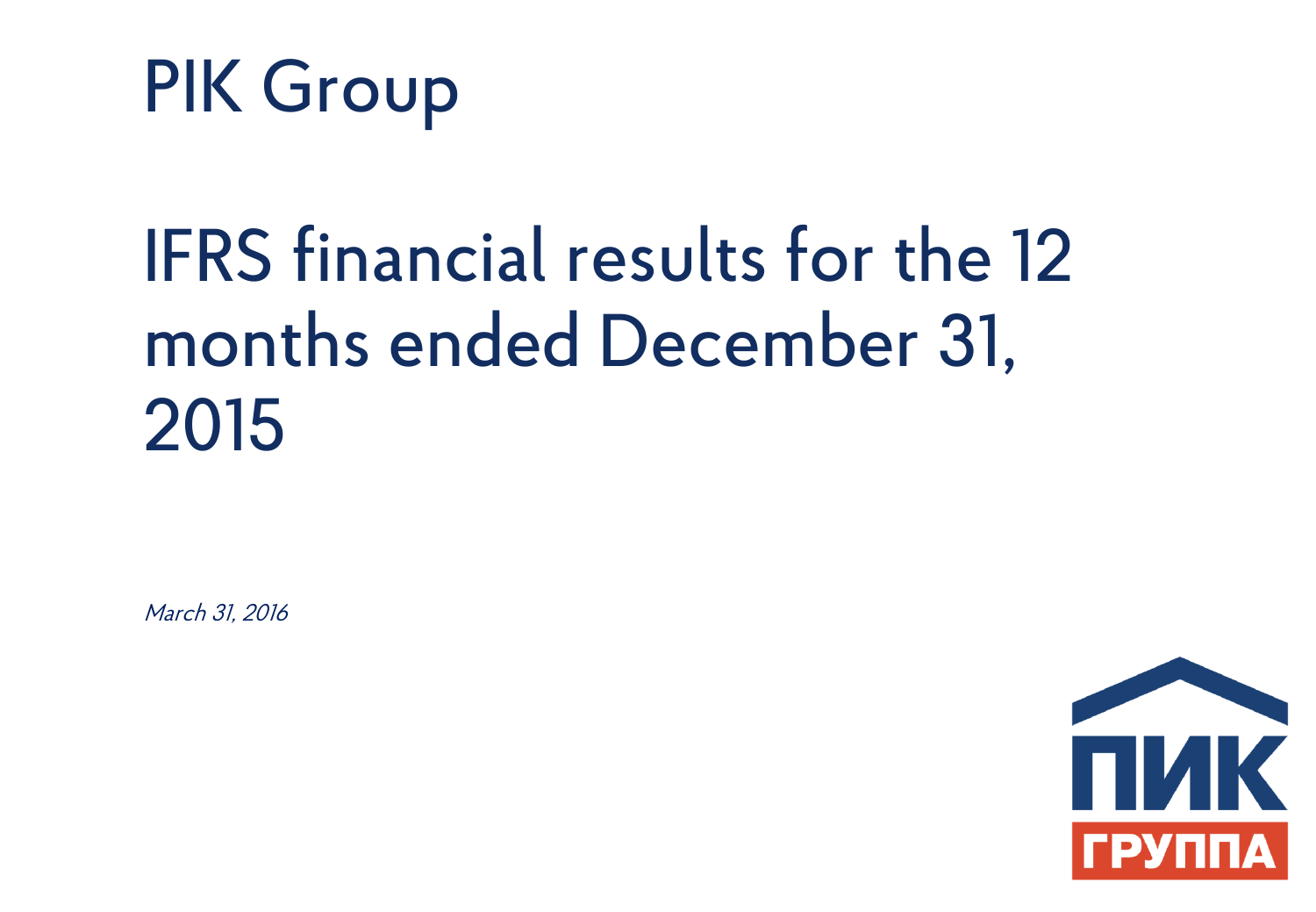# Brief company overview

- PIK Group was founded in 1994 and listed on the LSE in 2007
- $\triangleright$  Today, PIK Group is one of the leading residential real estate developers in Russia, with principal activity in development, construction and sale of affordable housing, including social infrastructure
- Presence in 20 cities across Russia with a particular focus on development in Moscow Metropolitan Area (MMA)
- Since inception around 16 mn sqm (equivalent to 260,000 units) completed, with 0.7 mn sqm (equivalent to 12,000 units) completed in 2015 alone
- $\triangleright$  5.5 mn sqm of projects pipeline at different stages of development
- ▶ 13 existing mortgage partners, including Sberbank and VTB24
- $\triangleright$  Reconfirmed as a strategically important company for the Russian Federation
- $\triangleright$  In August 2014 PIK Group received a B international credit rating from Standard and Poors
- ▶ In June, 2015 PIK Group received an A+ credit rating from Expert RA

## Transparent Public Ownership



## $K$ ey Operating Indicator

| Rey Operating indicators                           |       |       |       |       |
|----------------------------------------------------|-------|-------|-------|-------|
| <b>INDICATOR</b>                                   | 2012  | 2013  | 2014  | 2015  |
| Buildings put on sale                              | 49    | 52    | 43    | 50    |
| New NSA offered to customers                       | 697   | 606   | 645   | 909   |
| New contract sales to customers (th.<br>sqm)       | 658   | 677   | 620   | 625   |
| Total projects in pipeline at beginning of<br>year | 95    | 95    | 72    | 49    |
| NSA unsold as of end of year (th. sqm)             | 6.537 | 6.922 | 5.161 | 5.476 |
| Share of mortgage sales                            | 28.5% | 39.0% | 36.2% | 39.1% |

## Key Financial Indicators

| <b>INDICATOR</b>      | 2012  | 2013   | 2014  | 2015   |
|-----------------------|-------|--------|-------|--------|
| Revenue (Rub bln.)    | 66,1  | 62.5   | 61,3  | 51,1   |
| Cash Collections      | 67    | 75     | 62    | 69     |
| <b>EBITDA</b>         | 10.6  | 14.0   | 12.5  | 13,7   |
| <b>EBITDA Margin</b>  | 16.1% | 22.4 % | 20.4% | 26,8%  |
| Gross Debt (Rub bln.) | 43    | 29     | 25    | 13.2   |
| Net debt (Rub bln.)   | 38.1  | 18,0   | 10,2  | (3, 9) |

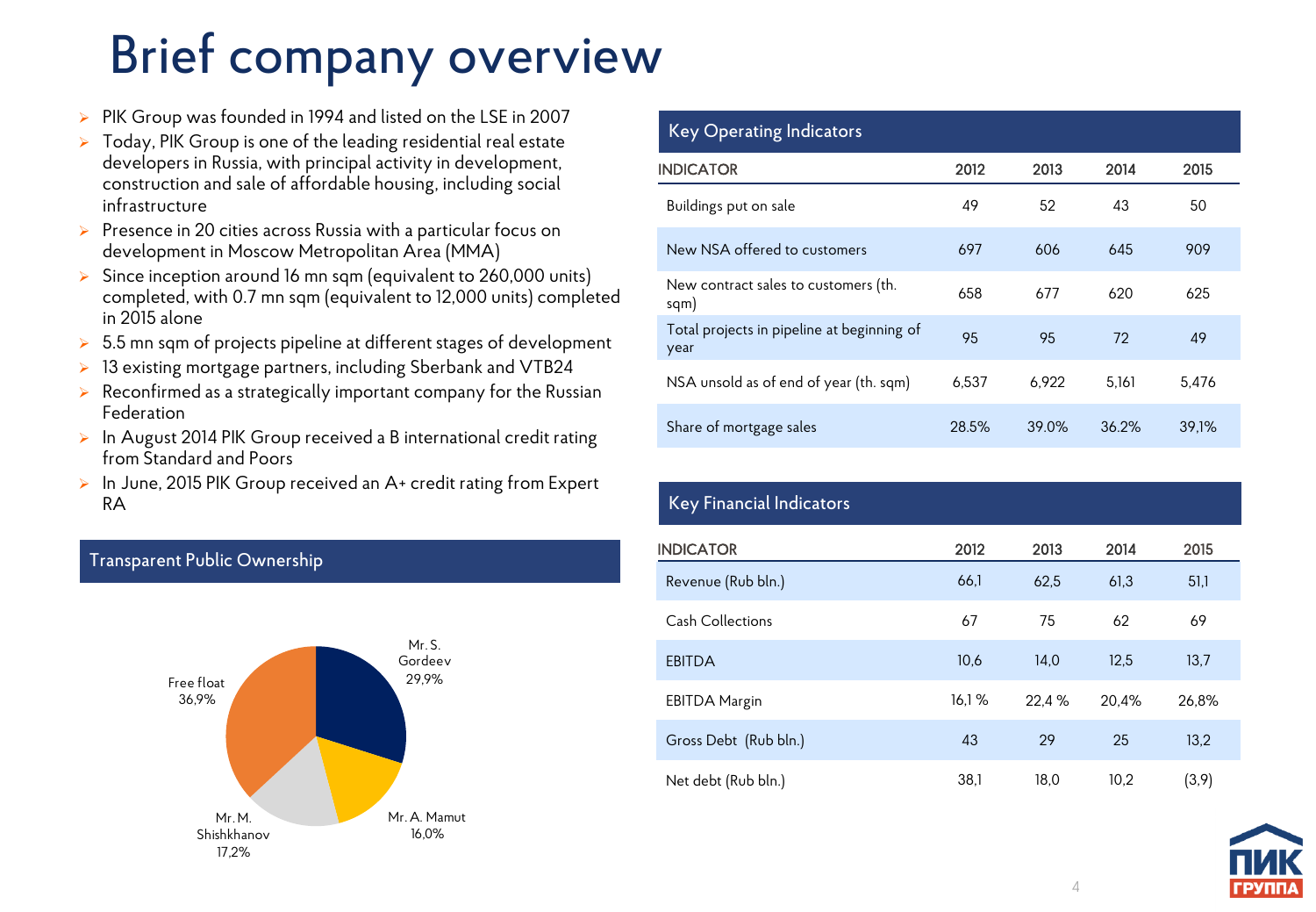# Geography of PIK's presence





## New sales contracts to customers by region



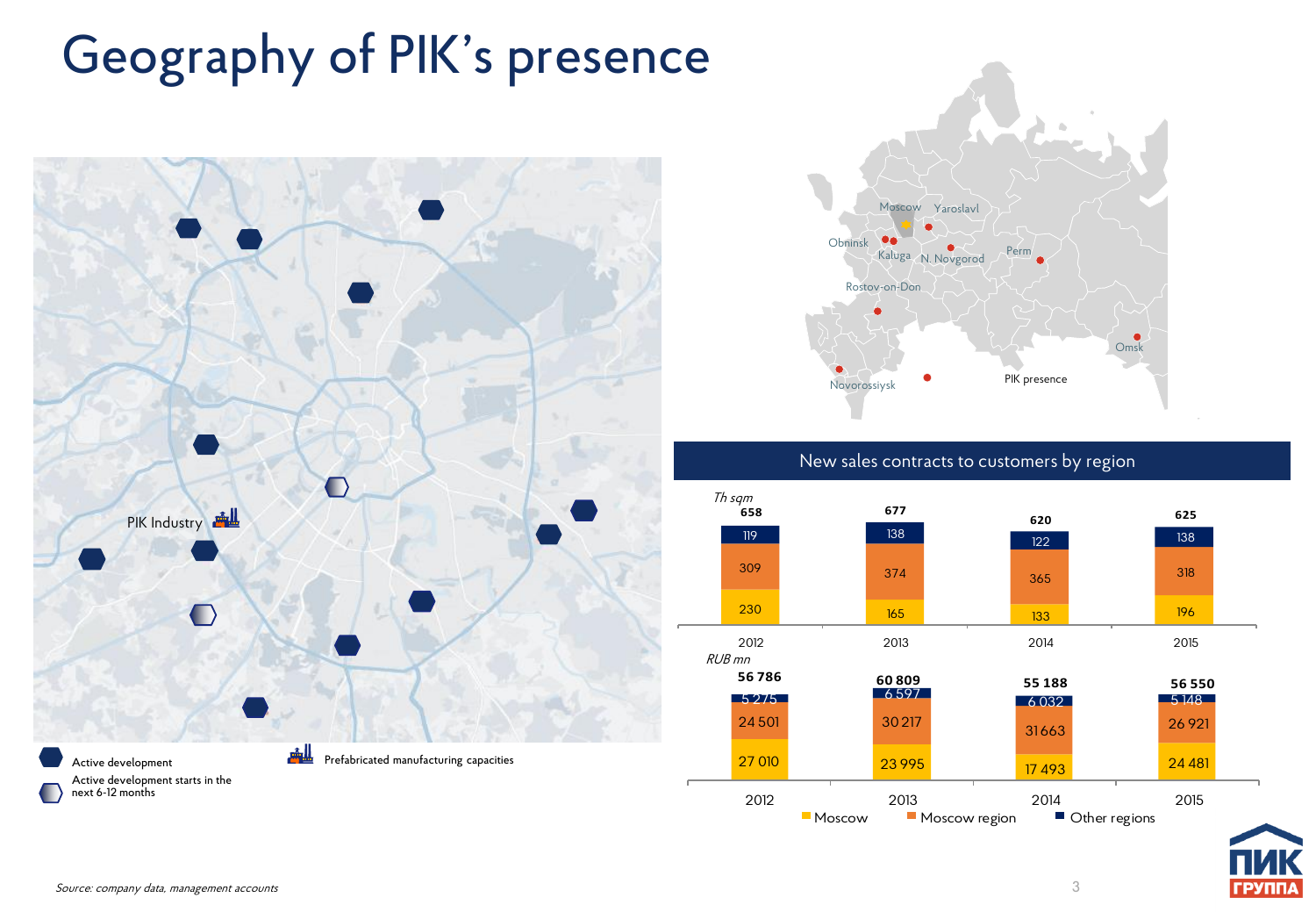# Project pipeline in MMA as of 31.12.15



| Москва                                   |
|------------------------------------------|
| I Kommunarka, "Buninskie Luga"           |
| <sup>2</sup> Varshavskie shosse, 141     |
| <b>3</b> Kuntsevo                        |
| 4 Marshala Zakharova str.                |
| <sup>5</sup> "Mesherskiy Les"            |
| <sup>6</sup> Green Park                  |
| 7) Vavilova st.                          |
| $\vert$ <sup>8</sup> $\rangle$ Salarievo |
| Московская область                       |
| <sup>9</sup> Kotelniki, "Orange Park"    |
| 10 Mytishi, "Yaroslavsky"                |
| II Khimki, "Levoberezhny"                |
| 12 Khimki, "Novokurkino"                 |
| 13 Lubertsi, "Red hills"                 |
| Odintsovo-1                              |

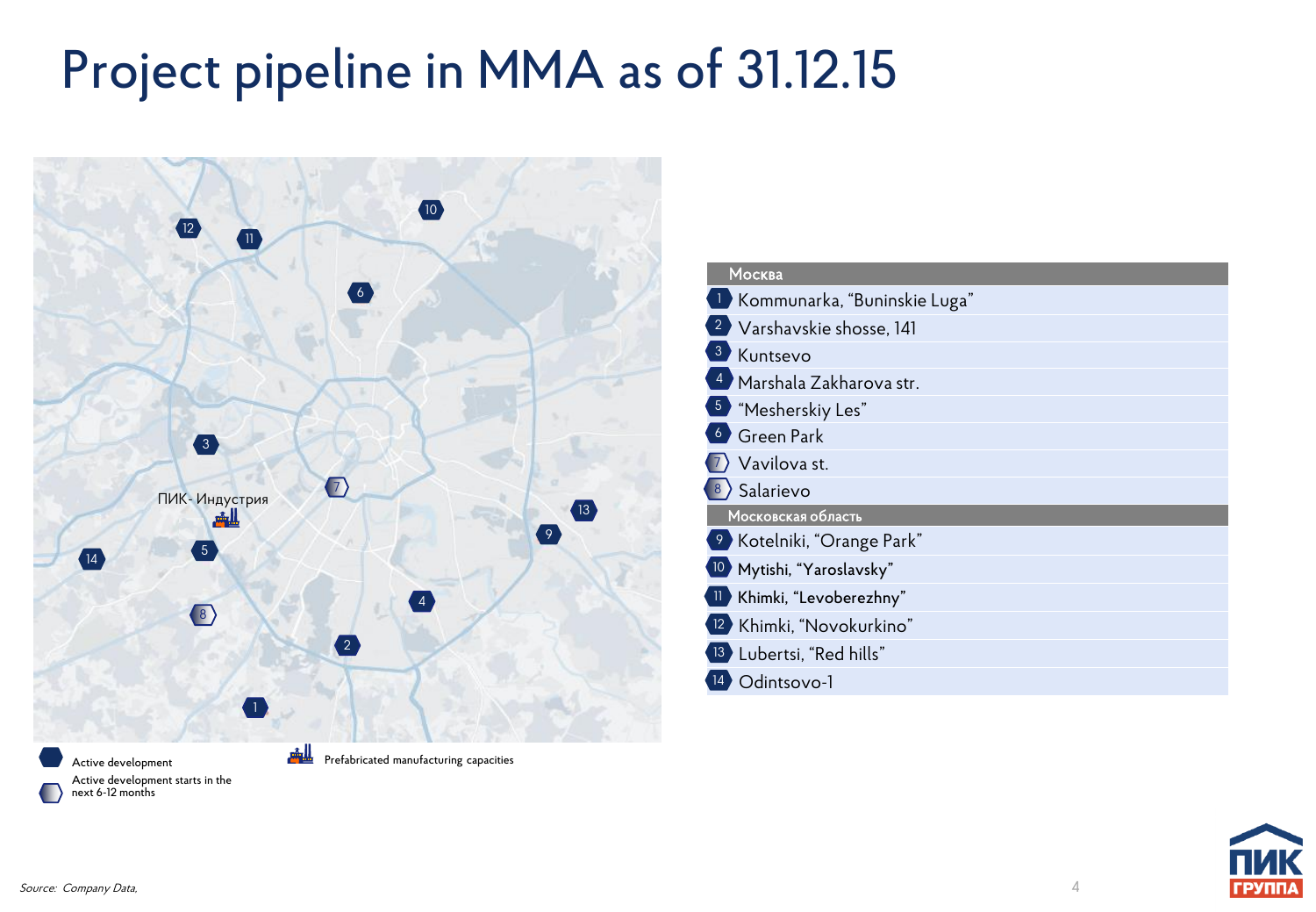# Project pipeline in other regions as of 31.12.15



| <b>Regions</b>                            |
|-------------------------------------------|
| Obninsk, "Borisoglebsky"                  |
| Yaroslavl, "Sokol"<br>$\overline{2}$      |
| 3<br>Perm, "Griboedovsky"                 |
| Novorossiysk, "Yuzhny Bereg" mkr 17       |
| $\vert 5 \rangle$<br>Kaluga, Pravoberegye |
| Obninsk, ul. Kurchatova<br>6              |
| Obninsk, "Planeta"                        |
| Kaluga, ul. Bolotnikova<br>$\sqrt{8}$     |
| Perm, ul 25 Oktyabrya<br>$\mathcal{Q}$    |
| 10<br>Novorossiysk, "Yuzhny Bereg" mkr 16 |

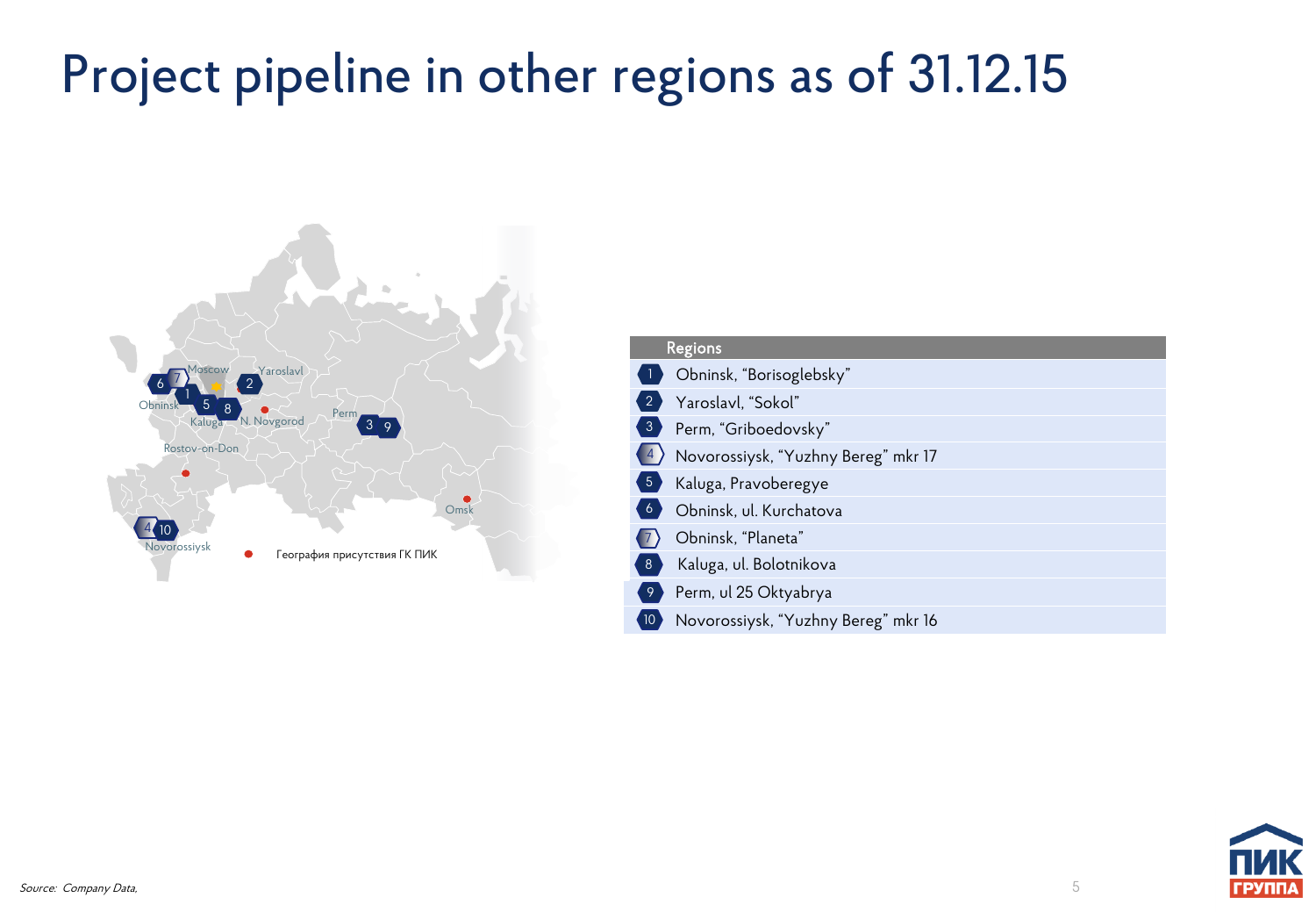# Pre-sales and cash collections



## Total new sales and transfers to customers Gross Cash collections summary



## Gross cash collections 2014-2015 bridge



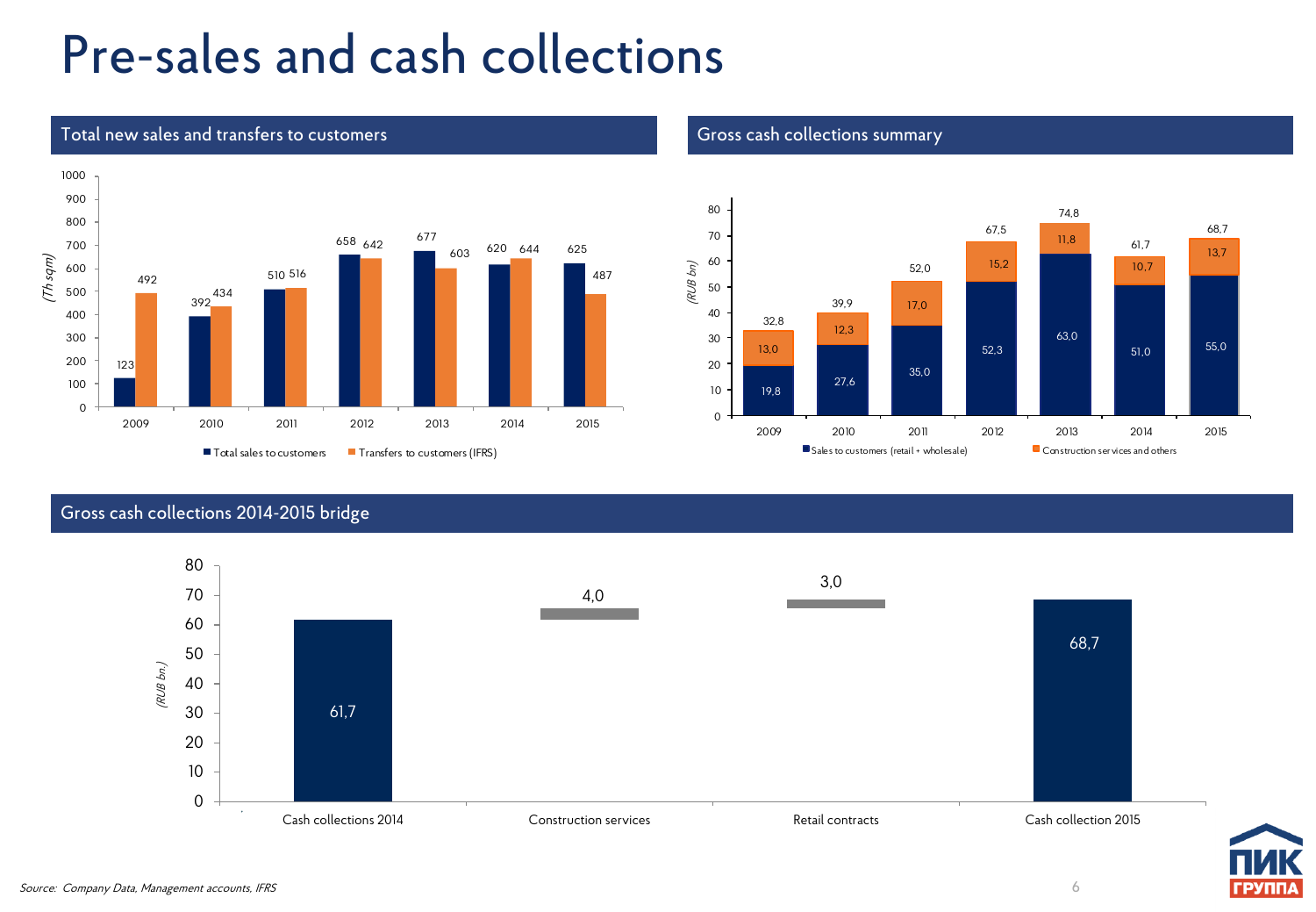# Focusing on retail sales as the core business



## Share of retail mortgage presales Breakdown by wholesale/retail



### Quarterly new sales to retail customers **Quarterly cash collections from retail residential sales**





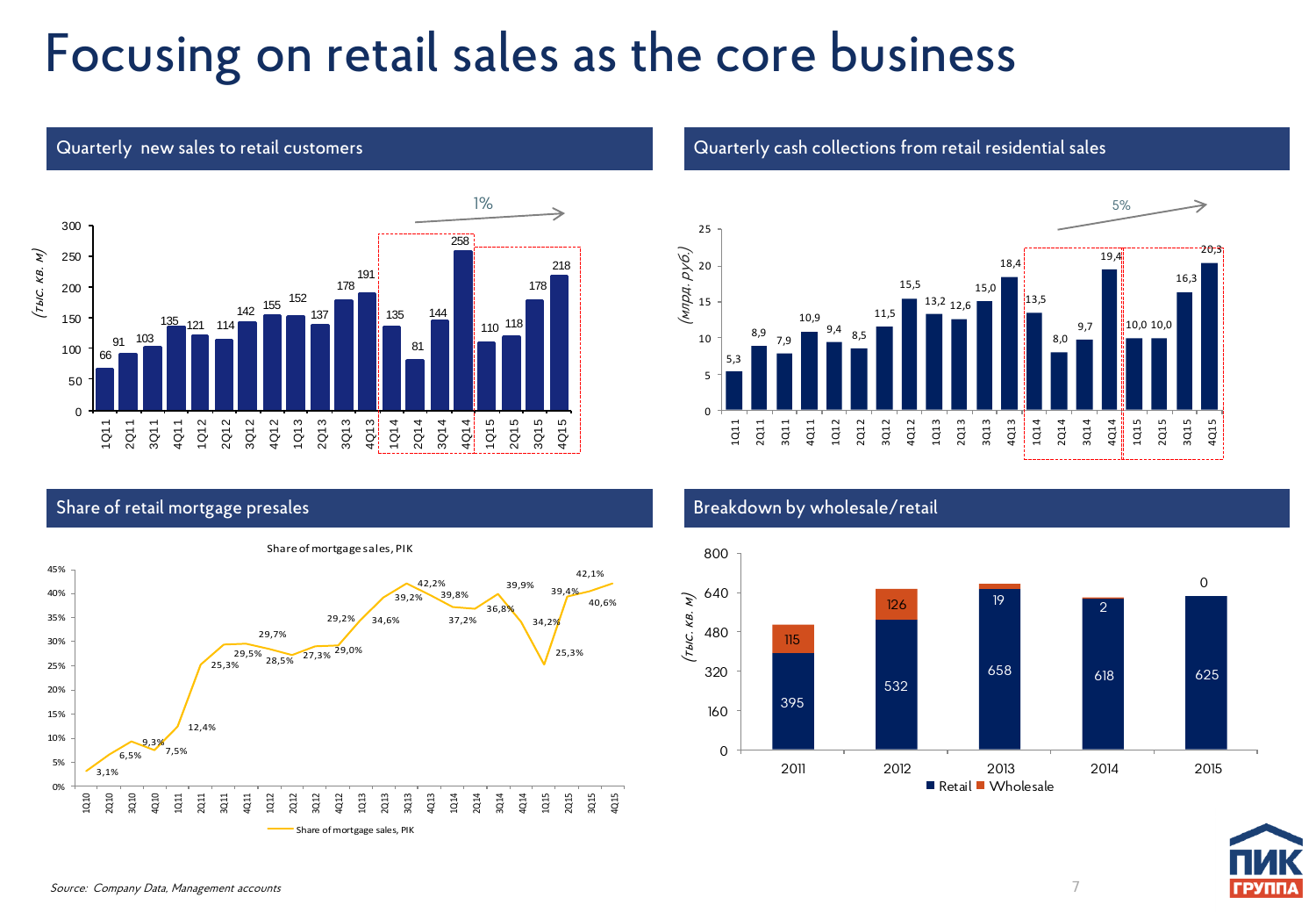# Key financial highlights

| Ney<br>Tinancial nightights             |         |        |        |       |       |       |        |
|-----------------------------------------|---------|--------|--------|-------|-------|-------|--------|
| In billion RUB unless stated otherwise  | 2009    | 2010   | 2011   | 2012  | 2013  | 2014  | 2015   |
| Revenue                                 | 41,2    | 38,1   | 46,0   | 66,1  | 62,5  | 61,3  | 51,1   |
| - Transfers to customers, '000 sqm      | 492     | 434    | 512    | 642   | 603   | 644   | 487    |
| Revenue from sales of apartments        | 30,7    | 27,1   | 35,2   | 54,8  | 53,3  | 54,3  | 42,9   |
| Implied average price '000 RUB/sqm      | 62,5    | 62,5   | 68,8   | 85,3  | 88,4  | 84,3  | 88,0   |
| Gross profit                            | 8,6     | 2,9    | 8,7    | 14,3  | 17,7  | 16,0  | 17,9   |
| Gross profit margin, %                  | 20,9%   | 7,5%   | 18,9%  | 21,6% | 28,2% | 26,2% | 35,1%  |
| Gross profit margin from development, % | $\sim$  |        | 19,3%  | 23,4% | 28,5% | 27,2% | 39,4%  |
| adj. EBITDA                             | 4,53    | (0, 4) | 5,9    | 10,6  | 14,0  | 12,5  | 13,7   |
| adj. EBITDA margin, %                   | 11,0%   | na     | 12,8%  | 16,1% | 22,4% | 20,4% | 26,8%  |
| Reported net income <sup>(1)</sup>      | (11, 5) | (6, 0) | 4,8    | 3,1   | 7,4   | 3,8   | 11,4   |
| Net debt <sup>(2)</sup>                 | 34,9    | 39,6   | 44,2   | 38,1  | 18,0  | 10,2  | $-3,9$ |
| Total equity                            | 1,7     | (4,6)  | 0,2    | 3,3   | 20,6  | 21,3  | 32,4   |
| Net cash flow from operating activities | 1,2     | (4, 8) | (8,1)  | 7,0   | 12,5  | 12,2  | 9,2    |
| Free cash flow (3)                      | 0,7     | (3,6)  | (6, 5) | 5,0   | 8,4   | 9,6   | 8,7    |

Notes: (1) Including one-offs and non cash transactions

(2) Debt principal is taken excluding accrued interest expense as of year-end.

 $(3)$  Free cash flow is calculated as net cash flow from operating activities less acquisition of PP&E

Source: Company Data, IFRS and Management accounts 80 university personalization of the company Data, IFRS and Management accounts 8

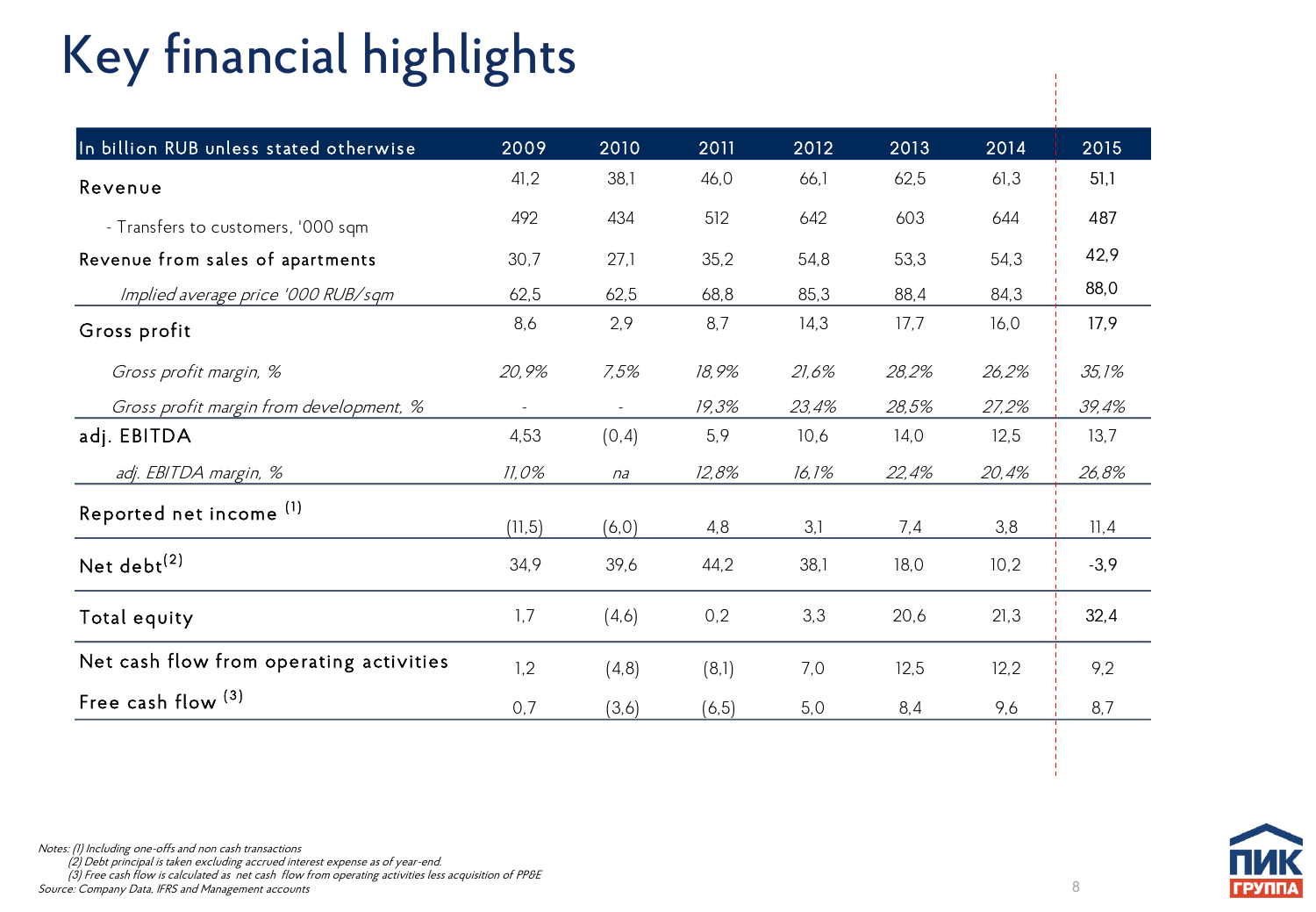# Debt profile

- $\triangleright$  Total debt RUB 13 bn
- ▶ Debt currency 100% RUB
- $\blacktriangleright$  Effective interest rate 13,8%

## Debt highlights Debt repayment schedule (as of 31.12.2015)



## Debt breakdown by long term/short term Main covenants (as of 31.12.2015)



| Leverage ratio                 | Not to exceed 2.0x        |
|--------------------------------|---------------------------|
| Interest cover                 | Not less than $2.5x/3.5x$ |
| <b>Total net worth</b>         | Not less than 10 bn RUB   |
| Project portfolio market value | Not less than 60 bn RUB   |